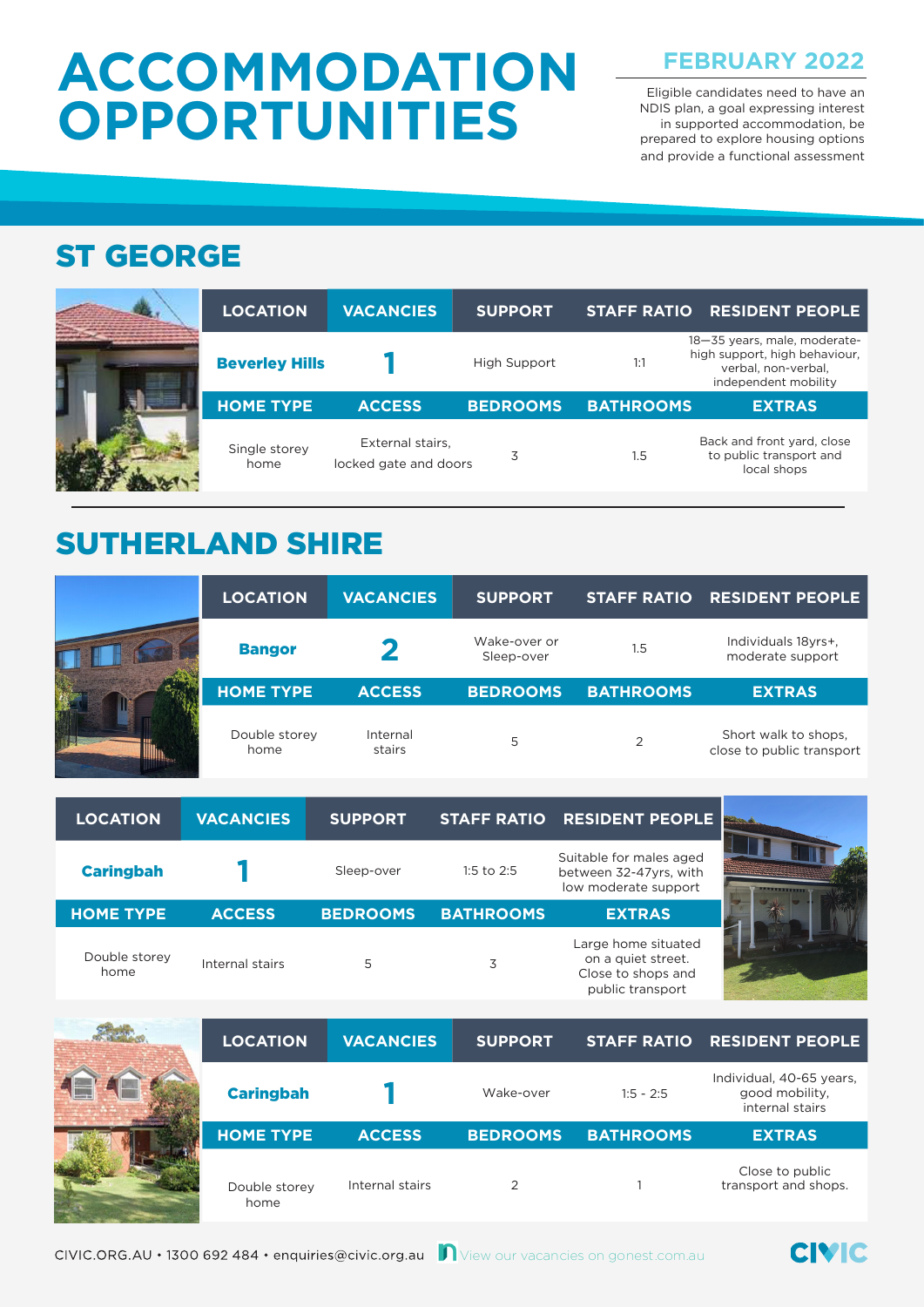| <b>LOCATION</b>       | <b>VACANCIES</b>                | <b>SUPPORT</b>  | <b>STAFF RATIO</b> | <b>RESIDENT PEOPLE</b>                                                               |
|-----------------------|---------------------------------|-----------------|--------------------|--------------------------------------------------------------------------------------|
| <b>Miranda</b>        |                                 | Sleep-over      | 1:5                | 35-64yrs, male and<br>female, mobile, requiring<br>low-support.                      |
| <b>HOME TYPE</b>      | <b>ACCESS</b>                   | <b>BEDROOMS</b> | <b>BATHROOMS</b>   | <b>EXTRAS</b>                                                                        |
| Single storey<br>home | Internal and<br>external stairs | $5 +$ study     | 2                  | 5-min drive or<br>10-min walk to Westfield<br>Miranda, close to public<br>transport. |

| <b>LOCATION</b>       | <b>VACANCIES</b> | <b>SUPPORT</b>  |                  | STAFF RATIO RESIDENT PEOPLE                                               |     |
|-----------------------|------------------|-----------------|------------------|---------------------------------------------------------------------------|-----|
| <b>Menal</b>          |                  | Sleep-over      | 1:1 to $2:5$     | 30-50yrs, female,<br>with low-medium<br>support                           |     |
| <b>HOME TYPE</b>      | <b>ACCESS</b>    | <b>BEDROOMS</b> | <b>BATHROOMS</b> | <b>EXTRAS</b>                                                             |     |
| Double storey<br>home | Internal Stairs  | 5               | 3                | Walking distance to<br>local eateries.<br>supermarkets and<br>Post Office | WEE |

| <b>LOCATION</b>       | <b>VACANCIES</b>       | <b>SUPPORT</b>  | <b>STAFF RATIO</b> | <b>RESIDENT PEOPLE</b>                                                                 |
|-----------------------|------------------------|-----------------|--------------------|----------------------------------------------------------------------------------------|
| <b>Woolooware</b>     |                        | Wake-over       | 1:2 to 1:4         | 55+ aged care village,<br>male and female, low-<br>moderate support                    |
| <b>HOME TYPE</b>      |                        |                 |                    |                                                                                        |
|                       | <b>ACCESS</b>          | <b>BEDROOMS</b> | <b>BATHROOMS</b>   | <b>EXTRAS</b>                                                                          |
| Multi unit<br>complex | Single-level<br>access | 2 per unit      | 1 per unit         | 10-min walk to<br>Woolooware train station,<br>communal kitchen &<br>entertaining area |

### SOUTH WEST SYDNEY

|   | <b>LOCATION</b>                   | <b>VACANCIES</b>   | <b>SUPPORT</b>    | <b>STAFF RATIO</b> | <b>RESIDENT PEOPLE</b>                                         |
|---|-----------------------------------|--------------------|-------------------|--------------------|----------------------------------------------------------------|
|   | <b>Camden</b>                     |                    | Wake-over         | 1:4 to 1:3         | 18-45 yrs, female,<br>mobile, verbal,<br>moderate-high support |
| ÷ | <b>HOME TYPE</b>                  | <b>ACCESS</b>      | <b>BEDROOMS</b>   | <b>BATHROOMS</b>   | <b>EXTRAS</b>                                                  |
|   | Near new,<br>double storey duplex | Internal<br>stairs | $2 \times 4$ beds | $2 \times 2.5$     | Close to public transport                                      |

| <b>LOCATION</b>                 | <b>VACANCIES</b>          | <b>SUPPORT</b>  |                  | STAFF RATIO RESIDENT PEOPLE                                     |  |
|---------------------------------|---------------------------|-----------------|------------------|-----------------------------------------------------------------|--|
| <b>Fairfield</b><br><b>West</b> |                           | Sleep-over      | 1:1 to 1:4       | 18-40yrs, male only,<br>mobile, verbal, medium-<br>high support |  |
| <b>HOME TYPE</b>                | <b>ACCESS</b>             | <b>BEDROOMS</b> | <b>BATHROOMS</b> | <b>EXTRAS</b>                                                   |  |
| Double storey<br>townhouse      | Internal<br><b>Stairs</b> |                 | 2.5              | Short drive to amenities                                        |  |